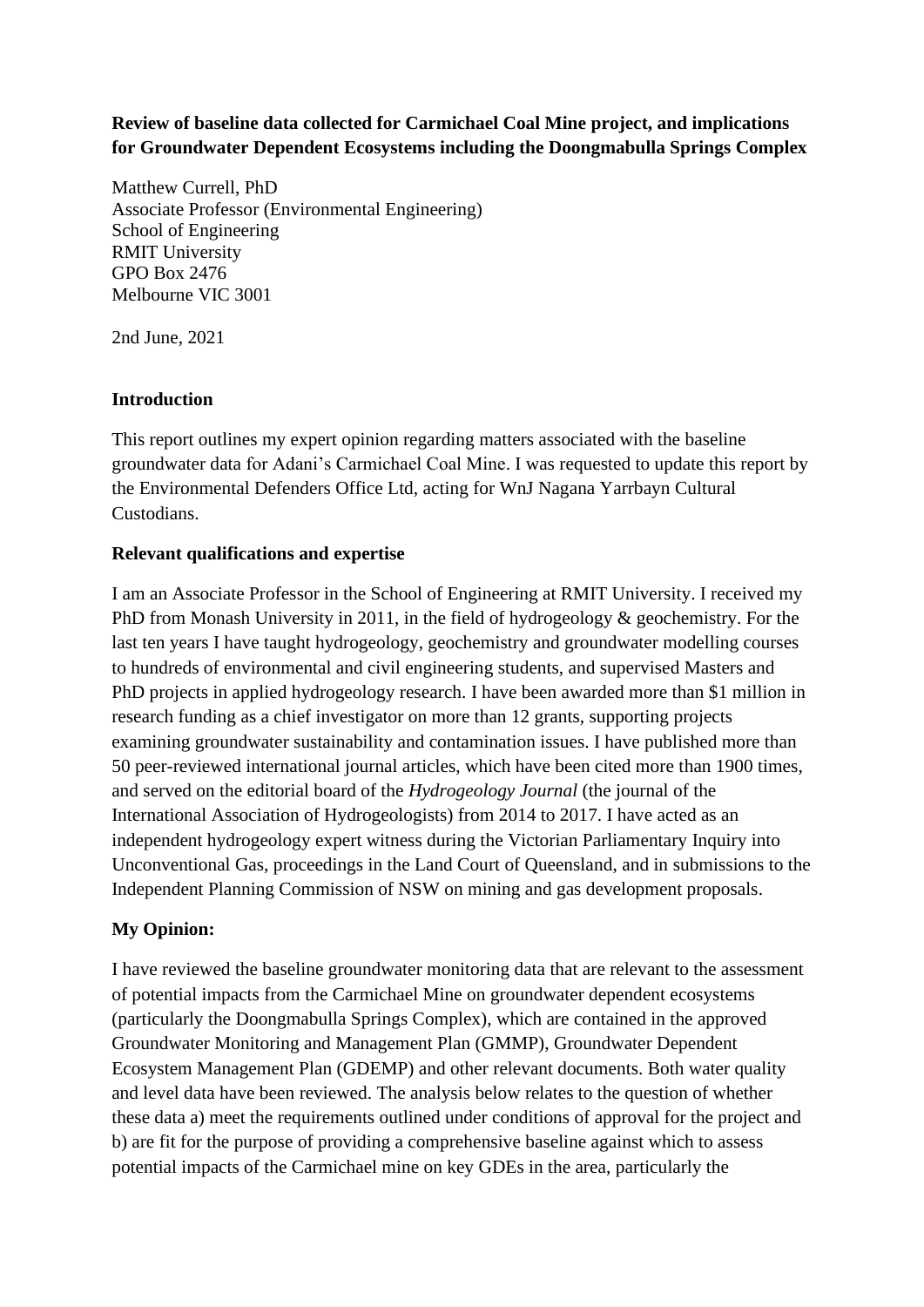ecologically and culturally significant Doongmabulla Springs Complex. Due to time and resource constraints, this review is somewhat limited in detail and scope; however, I would be more than happy to meet and further expand upon the rationale and basis for the opinions. I also welcome any feedback on potential datasets or reports which may contain relevant information or data which I was not aware of at the time of completing this review.

# **My opinion:**

**1.** The baseline groundwater quality monitoring for the Carmichael Mine required under condition 3 of the project's Environmental Authority do not entirely meet (to the best of my knowledge) the full requirements of this condition – namely to "Include at least 12 groundwater sampling events that are no more than 2 months apart over a 2 year period." In the GMMP (including the text on page 120-121 and the raw data tables attached to the GMMP), it is indicated that baseline sampling did not always take place within the required 2-month frequency – e.g.:

#### $3.1.2$ **Baseline Monitoring Program**

Between 2013 and 2014, the groundwater monitoring network was expanded to include 68 monitoring locations and a formal baseline groundwater monitoring program was developed to address EA Condition E3 (Appendix A).

In order to satisfy EA Condition E3 (Appendix A), Adani developed and undertook a regular (~every two months) groundwater monitoring program where events were conducted, and data collected, in:

- April, May, July, September, and November 2014  $\bullet$
- February, March, May, July, September, and November 2015  $\bullet$
- February, April, July, and November 2016
- **April 2017.**

The groundwater monitoring network was again expanded in 2014 and 2015 to allow for groundwater quality and level data from gaps identified.

**2.** Generally speaking, the sampling frequency outlined above would be expected to produce data of comparable value for the purpose of defining baseline groundwater conditions as the more frequent sampling outlined in the condition (i.e., always spaced less than 2 months apart), provided the sampling covered sufficient bores in each aquifer surrounding the mine site and any high value groundwater dependent ecosystems. Of significant concern (in my opinion) is the limited spatial coverage of the baseline data. As is clear from the map of bores sampled in the baseline program (presented in the GMMP), only a limited number of groundwater quality samples were collected close to the Doongmabulla Springs, with the majority clustered within the mining lease. Bores HD02, C14012SP, C14013SP and C14011SP are the only sites within the reported baseline program that are close to (within approximately 5 km) of the major springs in the complex, and all of these bores are within one aquifer (Clematis Sandstone). As such, the baseline data do not give a clear picture of the groundwater quality within and surrounding the springs complex, including in multiple aquifers below them. Multiple independent sources (e.g. Currell et al., 2017; Lewis et al., 2018; CSIRO and Geoscience Australia 2019; Werner et al., 2019) have highlighted that to date the source aquifer(s) providing water to the springs is yet to be conclusively resolved,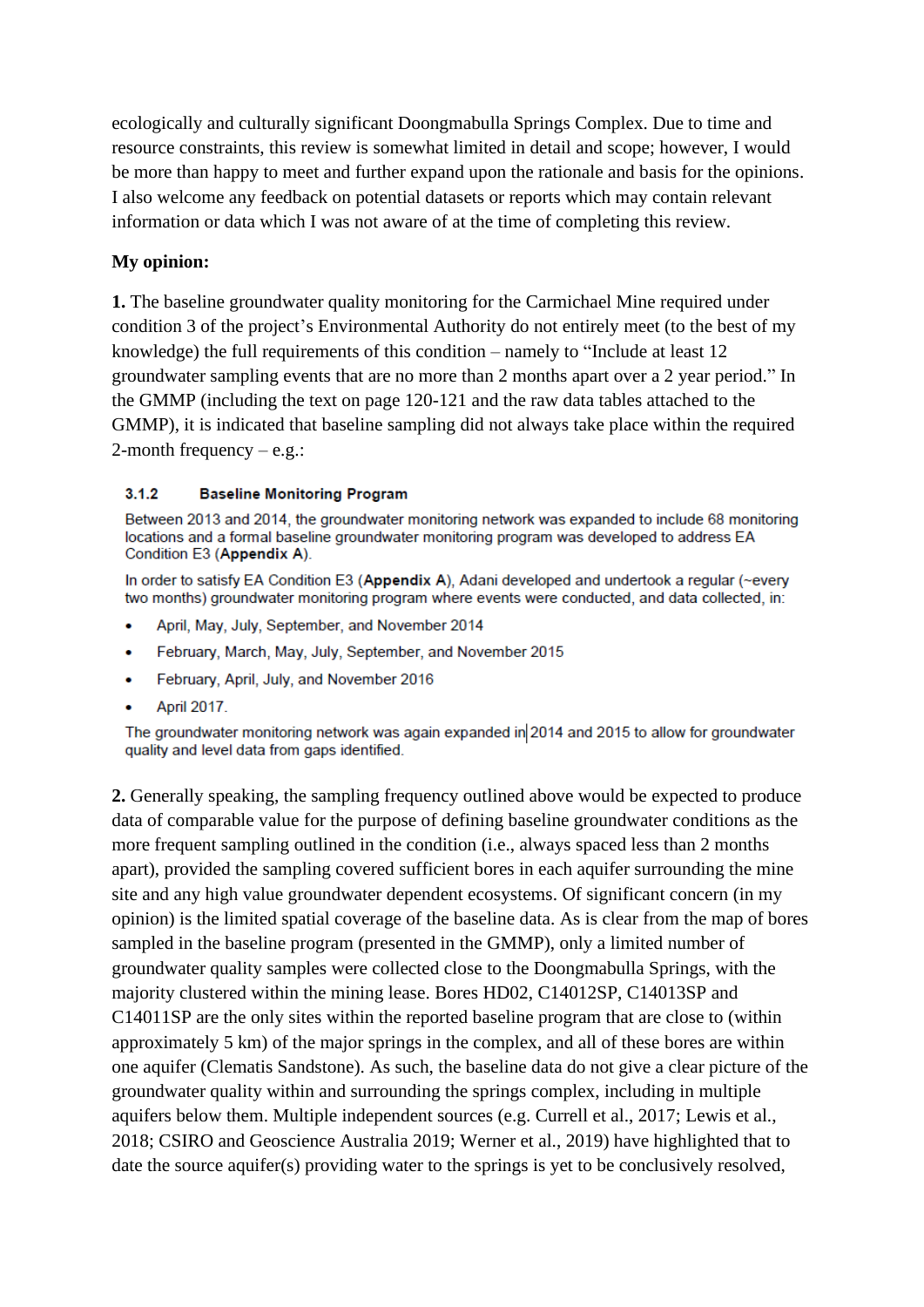and as such data from aquifers other than the Clematis Sandstone (including deeper units) are potentially crucial to examining and explaining water quality changes that may be observed in the springs in future,in response to mining or other influences.

I note that some newer groundwater monitoring bores have subsequently been constructed closer to the springs; however, I do not believe there has been a sufficient period of time and sampling frequency prior to commencement of mine construction on the site, to characterise a comprehensive baseline.



**Fig 1** – Map of groundwater monitoring bores provided in Adani GMMP (AECOM, 2019).

2. Based on an analysis of groundwater level data reported by Adani/Bravus on their website (see Fig 2 and hydrographs in Appendix A), it appears substantial de-watering activity has been taking place at the mine site since late 2019 and continued throughout 2020 – as seen by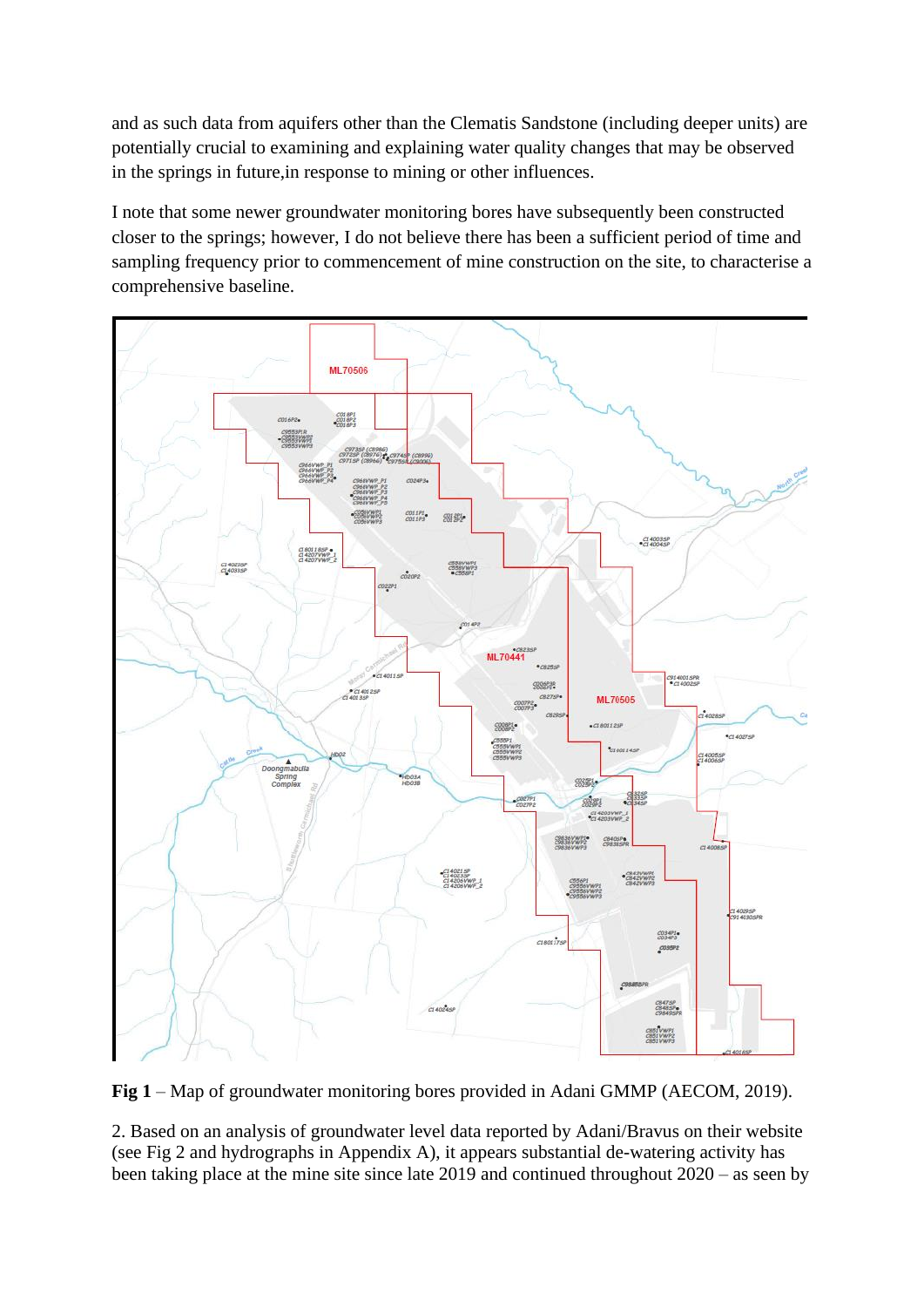### a significant drop in groundwater levels within coal-bearing aquifer units from this time onwards:



**Fig 2 –** Hydrographs from 2 selected bores showing substantial drop in water levels commencing in later 2019 or early 2020, indicative of de-watering of the coal-bearing aquifer unit(s) at the Carmichael mine site. Note there is a gap in reported groundwater level monitoring data between early 2017 and mid-2019 in all bores.

3. I have also reviewed the approved version of the Groundwater Dependent Ecosystems Management Plan, including stated requirements for the collection of baseline data outlined in Appendix A of the project's Environmental Authoridy, namely that for each GDE, the submitted GDEMP must include:

(1) A description and map of each GDE potentially or indirectly impacted by mining activities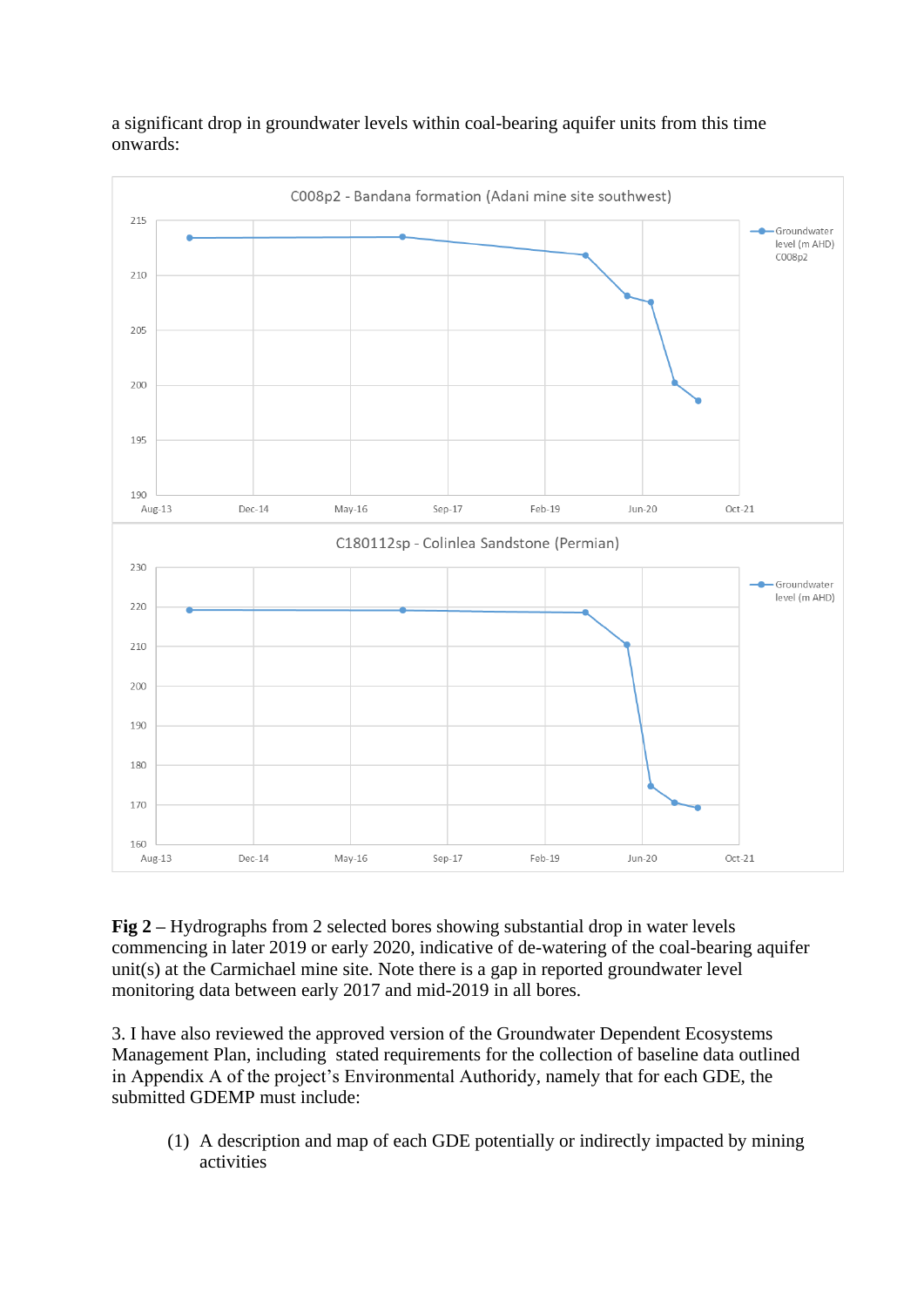- **(2) Detailed baseline monitoring (using QuickBird Imagery or similar) to be undertaken on the specific ecology of each GDE, groundwater level, groundwater and surface water quality, threatened species and ecosystem function.**
- **(3) Detailed baseline research to establish: a) The extent and ecological composition of each GDE, in accordance with the Wetland Monitoring Methodology for springs in the Great Artesian Basin (R. Fensham, 2009) where applicable b) the source aquifer(s) for groundwater supply to the GDE** c) the natural variation of the groundwater level/pressure **d) GDE ecosystem pressure response to groundwater level/pressure fluctuation**
- 4) How results of baseline research/annual monitoring are to be used to determine changes in GDE ecology attributable to mining activities
- 5) Description of the potential impact on each GDE from each project stage, including impacts from subsidence, mine dewatering of aquifers, water discharge, hydrological changes and weed and pest infestation
- 6) mitigation measures to be undertaken to avoid, mitigate, offset and manage impacts to GDE environmental values resulting from each stage of the project*.*

Based on my assessment of the publicly available groundwater data and reporting, my opinion is that many of these requirements – particularly those highlighted in **bold** in the above text – are not contained within the approved version of the GDEMP and to my knowledge these requirements have not been subsequently satisfied through additional data and analysis in other documentation. It is thus concerning to note evidence that substantial modification of the region's groundwater hydrology (e.g. large reductions in groundwater levels due to de-watering activity) has already occurred on the site (see Fig 2) before these baseline requirements have been fulfilled.

**4.** The potential consequences of commencing mining activity without having first completed the tasks above for the springs could be serious. In my opinion, the following must be determined under baseline conditions (i.e., before any development activity) to enable proper impact assessment and protection of springs:

a) The source aquifer(s) for the springs in the complex (in line with 3b above)

b) The relationship between groundwater levels/pressures in the source aquifer(s), the flux (discharge) rates occurring to spring wetlands at different water levels, and the area of the spring wetlands receiving groundwater discharge (in line with 2 above)

c) Eco-hydrological relationships, such as the water level and quality requirements of key wetland species, and their tolerance for changes in hydrological and water quality conditions (in line with 3a and 3d above)

The commencement of mining activity without having first established these key requirements potentially risks causing irreversible damage to the springs, which could have been avoided or mitigated with better hydrogeological knowledge and baseline data. Failing to fulfil these requirements will also make future impact assessment challenging – i.e., the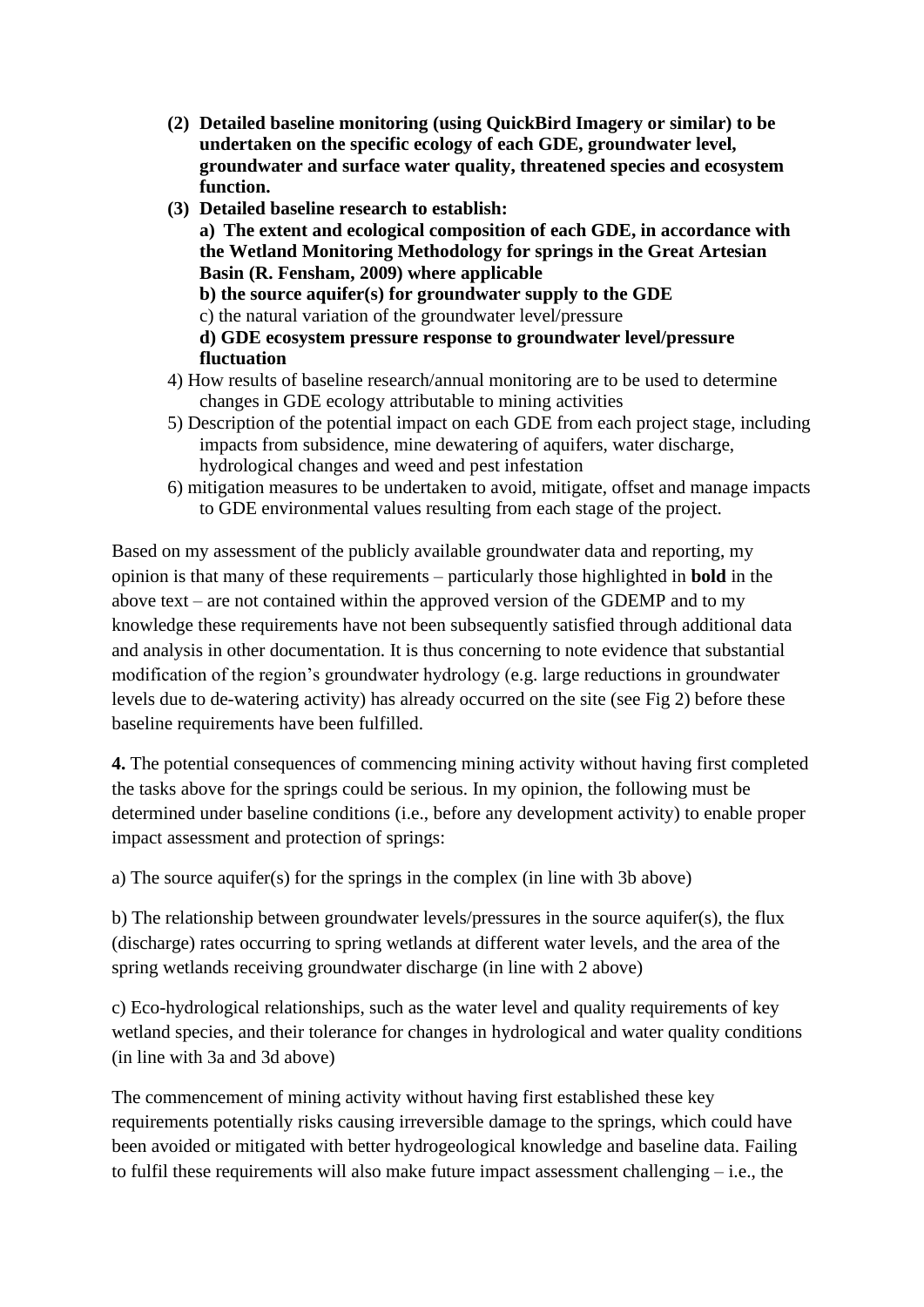precise extent of damage or change in spring wetland health and hydrology may not be able to be determined, and the extent to which changes reflect mining as opposed to other potential influences may not be able to be determined.

**5.** It is my understanding that additional groundwater monitoring wells designed to further document groundwater levels in the vicinity of the springs within multiple aquifers (including the deeper Permian aquifer), were installed in late 2020 (e.g. bore codes 190229, 190276, 190277, 190278). The timing of construction and monitoring of these bores with respect to commencement of mining activity is not fully clear to me, however it is my understanding that a significant amount of mine construction activity (including, de-watering of groundwater) has commenced on the site, and as such these bores will not be able to provide substantive pre-impact baseline data and information to resolve the issues above.

**6.** CSIRO and Geoscience Australia published two reviews of Adani's groundwater model, GDEMP and GMMP in February and June, 2019. These reviews pointed out a number of knowledge and data gaps relevant to the issues discussed above. These include:

- Re-iterating that there was residual uncertainty as to the source aquifer(s) for the Doongmabulla Springs, noting that the Clematis Sandstone was considered (on the available evidence) to be a likely source aquifer, but not ruling out other potential source aquifers:

"It is not plausible and reasonable to state unequivocally that the Clematis Sandstone is *the sole* source aquifer for the DSC, as sufficient uncertainty surrounding hydrogeochemistry, inter-aquifer connectivity and groundwater flow exists." (CSIRO and Geoscience Australia, 2019a).

- Emphasising that additional geochemical data would be required to resolve this issue of the source aquifer:

"**Recommendation:** To constrain the source aquifer(s) of the DSC, a more sophisticated statistical analysis of hydrochemistry data is required. This includes assessing a wider variety of groundwater and surface water analytes, as well as appropriate use of isotope hydrochemistry analysis"

- Pointing out that due to errors in the groundwater model and questionable assumptions (including over-estimation of leakage rates from the Carmichael River to groundwater and the under and over-estimation of various hydraulic parameters in the modelling) drawdown in the Clematis aquifer at the springs was under-estimated in the mine SEIS groundwater model.

As yet, these issues, which are critical to understanding the possible impact of the mine on the Doongmabulla Springs, remain un-resolved. For example, there does not appear to be any publicly available data reporting the additional geochemical indicators in groundwater from the new (or existing) bores to resolve uncertainty regarding the springs' source aquifer. My view (as outlined above) is that this is a critical aspect of baseline or pre-impact groundwater assessment required to conduct proper management, mitigation and protection of the springs, prior to the commencement of any activity which may alter the hydrology of the system.

**7.** Similarly, there is no publicly available information showing how the correction of the errors in the modelling pointed out by CSIRO and GA affect predictions of drawdown in the Clematis Sandstone (and other potential spring source aquifers) and changes resulting in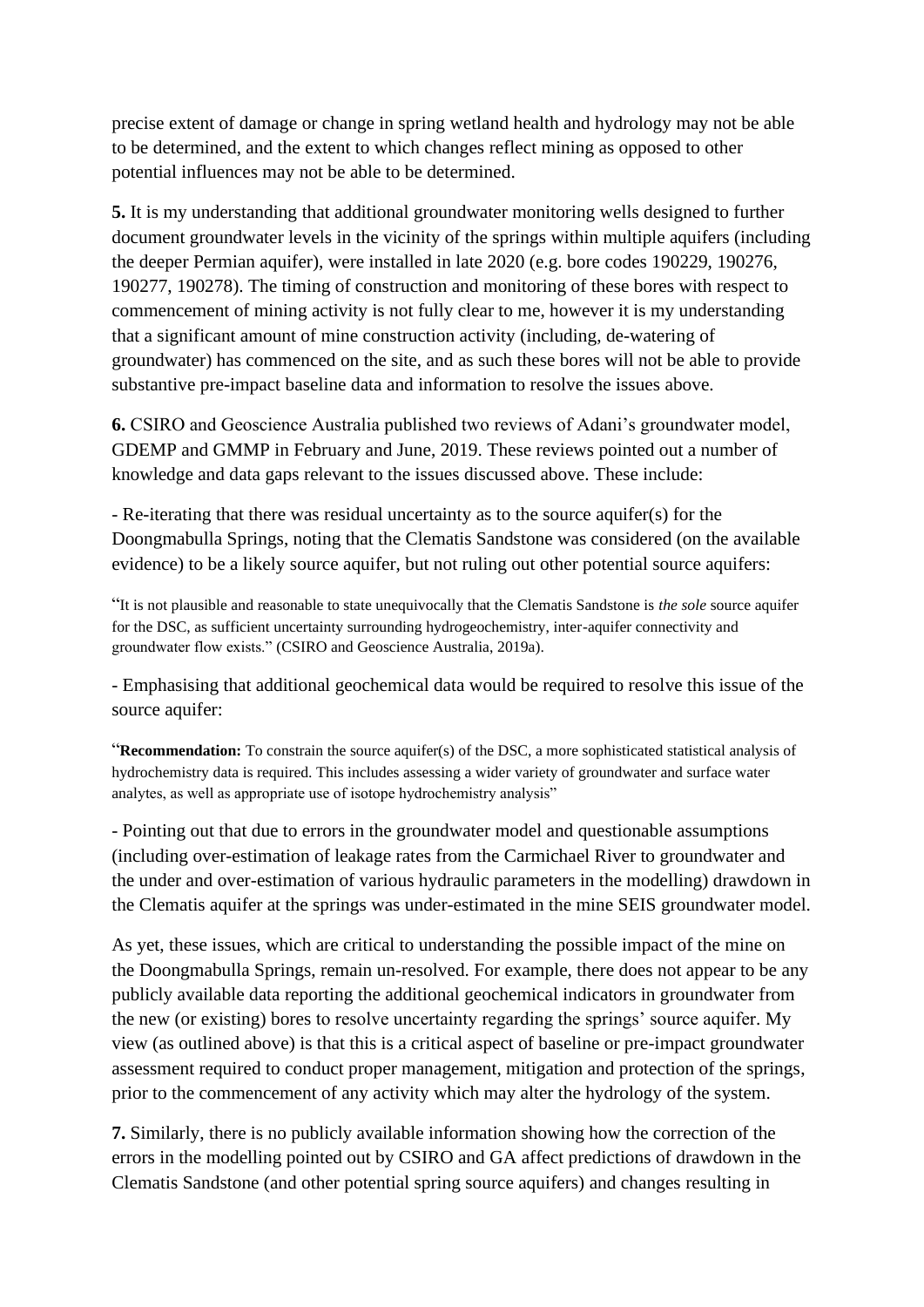predicted impacts on the Doongmabulla Springs. I can think of no justifiable reason why the public (including affected stakeholders with a high interest in maintaining the health and values of the Doongmabulla Springs) should not be provided with updated impact prediction modelling following correction of these simple modelling errors. This would allow for a more informed discussion regarding the likely impacts of the mine, and allow for a more pro-active approach to their monitoring and protection.

#### **Declaration**

I confirm that the factual matters stated in the report are, as far as I know, true; the opinions stated in the report are genuinely held by myself; the report contains reference to all matters I consider significant on the topic and I have not received or accepted instructions to adopt or reject a particular opinion.

M Currell

……………………………………………

2nd June 2021

#### **References**

CSIRO and Geoscience Australia (2019a) Advice on Groundwater Management and Monitoring and Groundwater Dependent Ecosystem Management plans to the Department of the Environment and Energy. February 2019, 63pp.

[http://www.environment.gov.au/system/files/pages/cb8a9e41-eba5-47a4-8b72-](http://www.environment.gov.au/system/files/pages/cb8a9e41-eba5-47a4-8b72-%20154d0a5a6956/files/csiro-geoscience-australia-final-advice.pdf) [154d0a5a6956/files/csiro-geoscience-australia-final-advice.pdf.](http://www.environment.gov.au/system/files/pages/cb8a9e41-eba5-47a4-8b72-%20154d0a5a6956/files/csiro-geoscience-australia-final-advice.pdf)

CSIRO and Geoscience Australia (2019b) Carmichael Coal Mine. Advice on Groundwater Dependent Ecosystem Management Plan v11b to the Queensland Department of Environment and Science. June 2019, 27pp.

Currell, M.J., Werner, A.D., McGrath, C., Webb, J.A., Berkman, M. 2017. Problems with the application of hydrogeological science to regulation of Australian mining projects: Carmichael Mine and Doongmabulla Springs. Journal of Hydrology 548: 674-682.

Lewis S, Evans T, Pavey C, Holland KL, Henderson BL, Kilgour P, Dehelean A, Karim F, Viney NR, Post DA, Schmidt RK, Sudholz C, Brandon C, Zhang YQ, Lymburner L, Dunn B, Mount R, Gonzalez D, Peeters LJM, O' Grady A, Dunne R, Ickowicz A, Hosack G, Hayes KR, Dambacher J and Barry S (2018) Impact and risk analysis for the Galilee subregion. Product 3-4 for the Galilee subregion from the Lake Eyre Basin Bioregional Assessment.